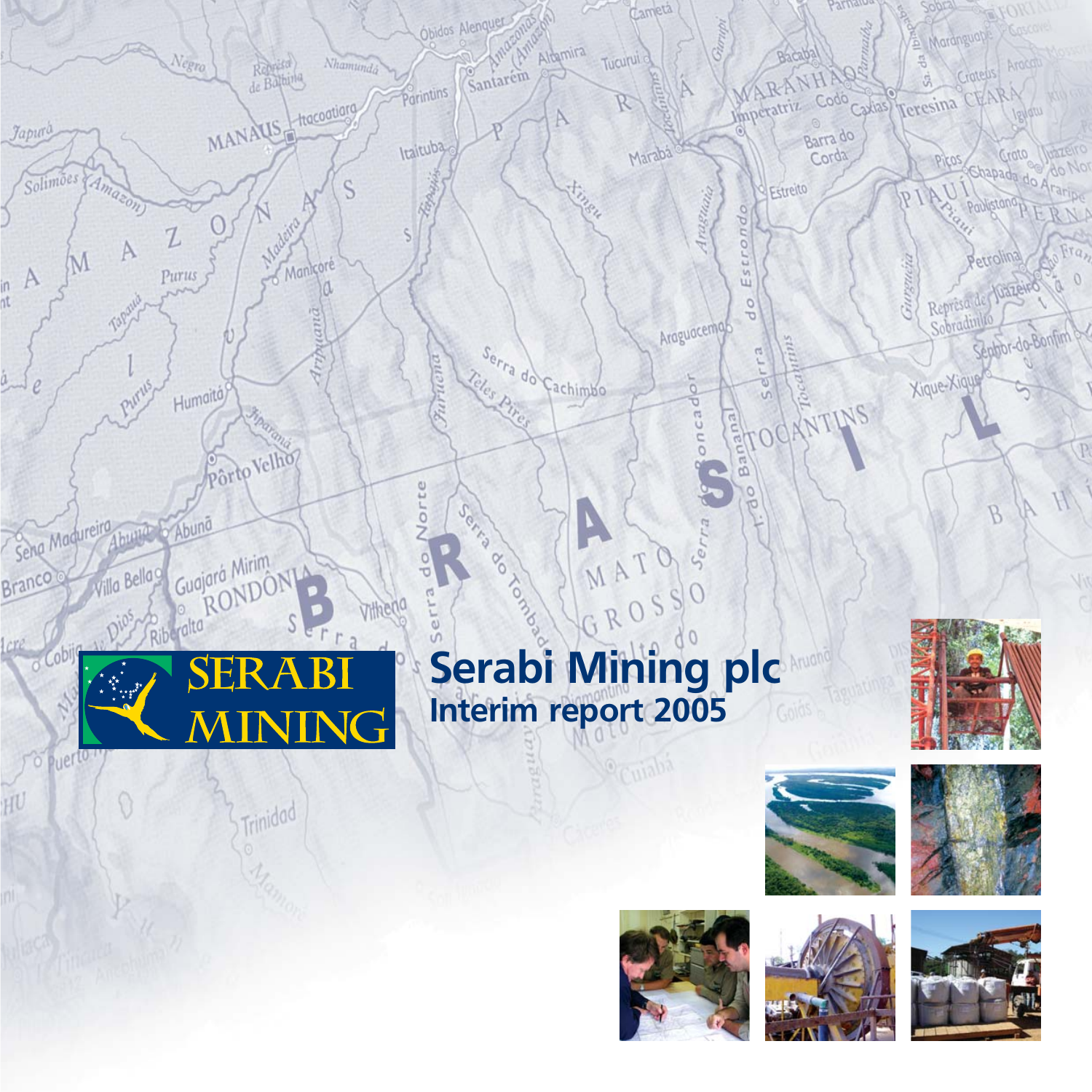Serabi Mining plc is a gold mining company focused on the prolific Tapajos geological region of northern Brazil. Extending over an area about the size of Belgium, the Tapajos is a major, under-explored mineral province from which artisanal miners ("garimpeiros") are thought to have extracted up to 30 million ounces of gold from mostly alluvial and surface weathered bedrock deposits over the past three decades.

The Company's principal operating asset is the 100% owned Palito Gold Mine. In January 2005, an independent consultant calculated the total resource at Palito to be 460,000 ounces of gold equivalent, with an average gold grade of 11.0 grams per tonne. The Company believes the potential to increase the resource base to be significant. Additional diamond drilling so far in 2005 has continued to yield encouraging results which will be included in a resource update to be undertaken at the end of this year.

In addition to the Palito Gold Mine, Serabi has an extensive portfolio of exploration properties totaling over 100,000 hectares of highly prospective ground throughout the Tapajos region. Within this portfolio, Serabi has identified several relatively advanced projects in the Jardim do Ouro ("Garden of Gold") District immediately surrounding the Palito Gold Mine and a further series of properties elsewhere in the Tapajos Region, which are at an earlier stage of assessment.

Serabi believes the exploration potential throughout the Tapajos region to be excellent and is focused on developing additional gold mines in the same, proven manner that has resulted in the ongoing development of the Palito Gold Mine.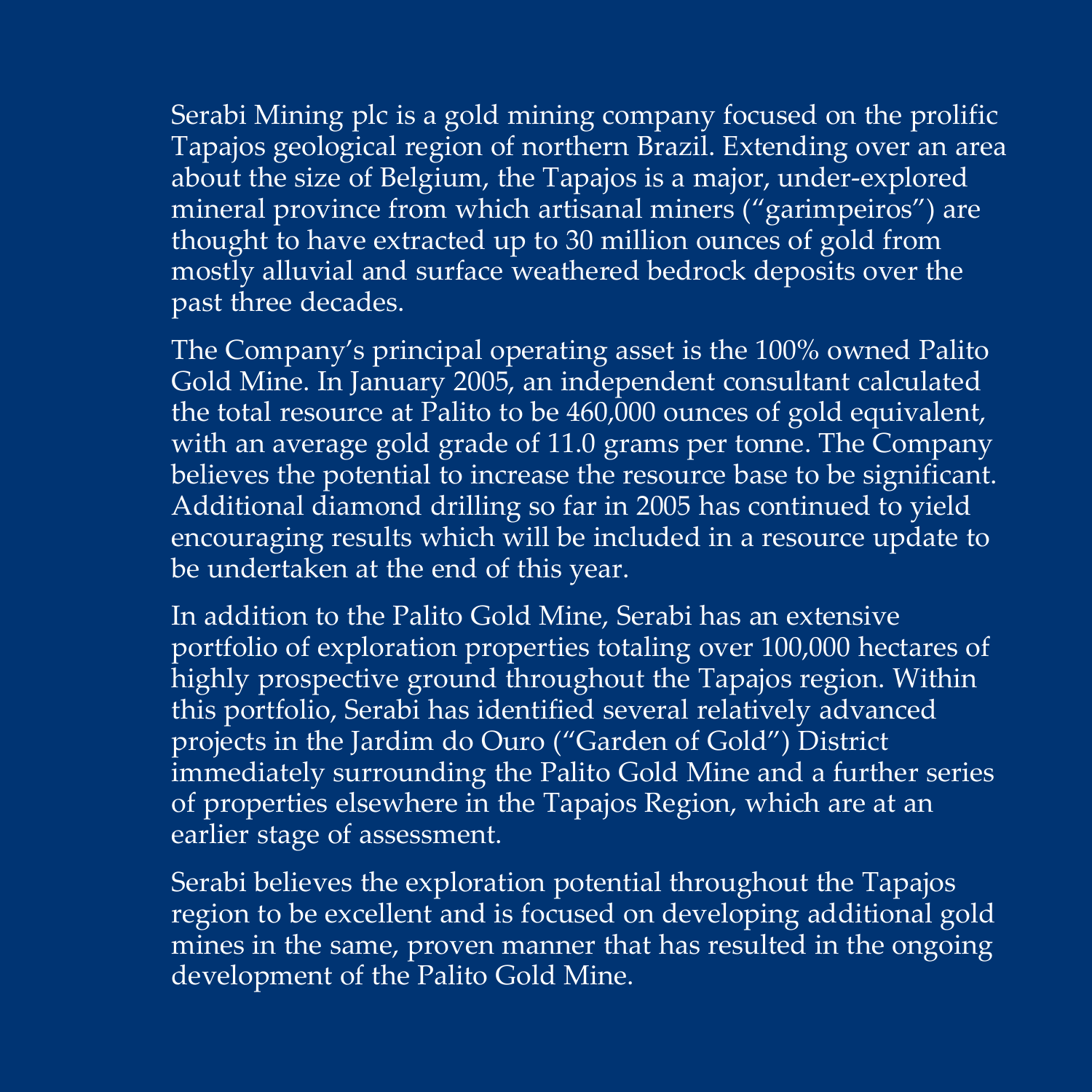## **Highlights**

- Successfully completed IPO on London AIM, ▲raising £8.0 million at a share price of 30p
- Gold production at Palito of 7,588 ounces to 31 July
- Major new capital projects set to improve efficiencies
- 2005 target of 12,000 metres of diamond drilling to be significantly exceeded ▲▲▲
- 2005 drill programme confirms extensions of mineralised zones at depth and along strike at Palito
- New 'Compressor Lode' discovered parallel to Palito Main Zone
- Advanced high-grade copper/gold project acquired in the southern Tapajos region
	- **IFC** Corporate statement
	- **1** Highlights
	- **2** Report of the Chairman and Chief Executive
	- **4** Profit and loss account
	- **4** Statement of total recognised gains and losses
	- **5** Balance sheet
	- **6** Consolidated cash flow statement
	- **7** Reconciliation of operating loss to net cash flow from operating activities
	- **7** Reconciliation of cash to net funds
	- **8** Basis of preparation
	- **IBC** Corporate directory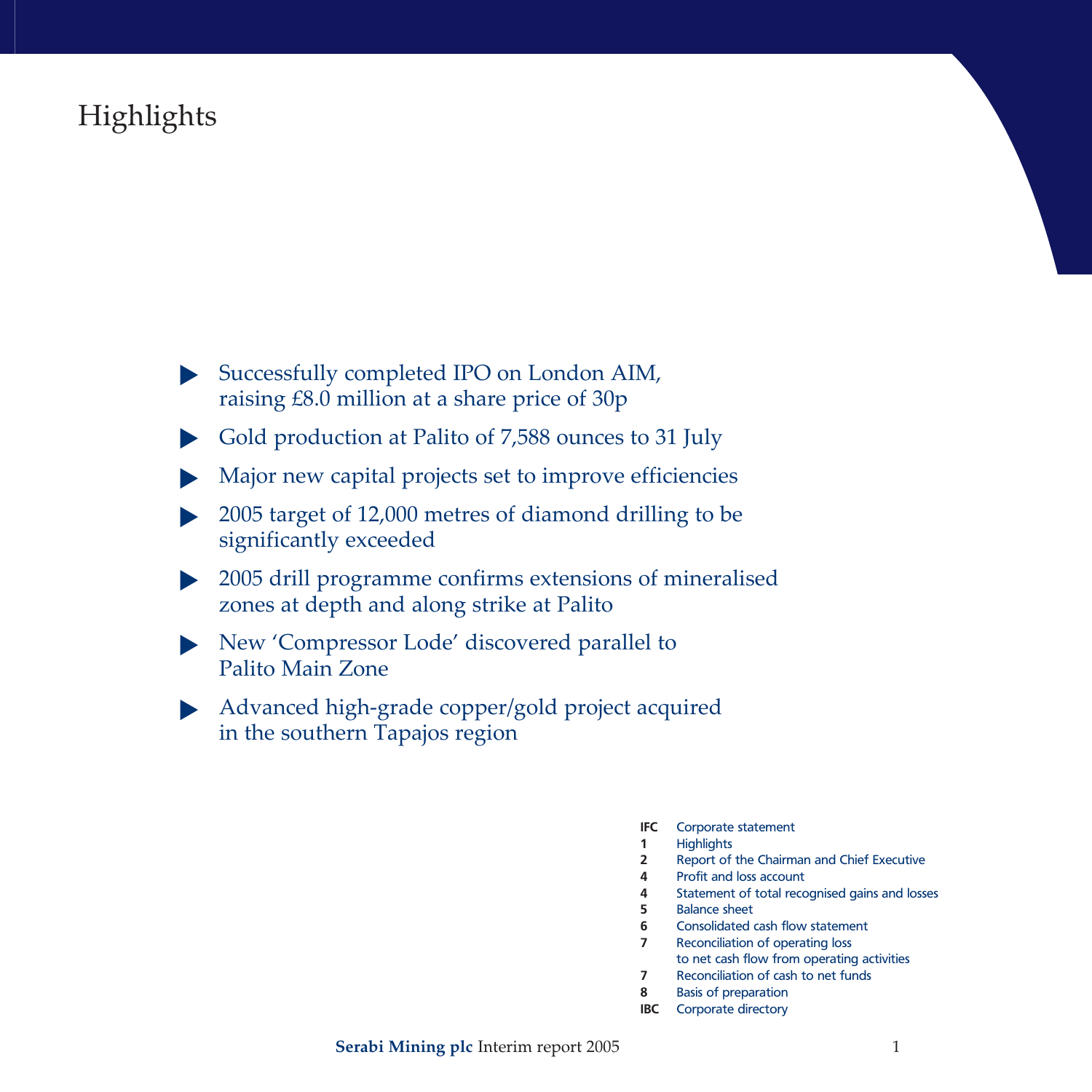### Report of the Chairman and Chief Executive

### Dear Shareholder,

The period ending July 31 2005 marked a number of significant accomplishments for Serabi. Foremost among these was the successful completion of the Company's IPO on the London AIM Exchange, which raised gross proceeds of £8.0 million at 30p per share. These proceeds will ensure that the Company has the funds necessary to execute its strategy in Brazil, principally through:

- Expanding the resource base and production at the Palito Gold Mine
- Introducing productivity enhancing capital investments to the Palito Gold Mine
- Further evaluating the Company's exploration projects in the Jardim do Ouro district which surrounds the Palito Gold Mine and the broader Tapajos region
- Assessment and possible additional acquisition targets in the Tapajos region

#### **Financial results**

The Group has reported an unaudited loss for the six month period to 31 July 2005 of US\$2.3 million after accounting for exchange losses and the value of options issued prior to the IPO in accordance with FRS20. Net assets increased by US\$15.5 million to US\$27.4 million during the period and cash balances to US\$9.2 million.

The Company is currently in a pre-development stage of the mine and is developing its plans to achieve commercial production through long term sustainable mine production and plant capacity. During this phase all mine related costs and revenues generated during the pre-development phase will continue to be capitalised.

The Group's assets, in particular plant and equipment and exploration and development expenditure are principally held by Serabi Mineraçao Ltda and as such are denominated in Brazilian Reais. The Brazilian Real has strengthened by more than 11% against the US dollar during the six month period ended 31 July. Foreign exchange losses have been incurred as a result of the retranslation of the opening net asset position.

These interim results will form part of the Company's first audited financial statements, which are required to be prepared for the period from incorporation to 30 September 2005. In order to align its future reporting to calendar years at the earliest opportunity we will be producing further accounts for the three month period to 31 December 2005.

### **Operations**

At the Palito Gold Mine, development is continuing at a rapid pace. For the seven months ended 31 July 2005 Palito produced approximately 7,600 ounces of gold.

|                                | 7 months to<br>31 July 2005 |
|--------------------------------|-----------------------------|
| Ore mined (t)                  | 27,494                      |
| Ore processed (t)              | 27,101                      |
| Average grade (g/t)            | 9.91                        |
| Gold recovery %                | 87.9%                       |
| Gold produced - ounces         | 7,588                       |
| Average gold price received \$ | \$436                       |

The Company had at the end of July shipped and received provisional payment for a total of 20 consignments of gold-copper concentrate to Antwerp for treatment. A further 17 consignments have been despatched subsequently.

Total revenues generated for the seven months aggregated US\$2.97 million. To date, mining at Palito has predominantly focused on development drives, which are required to access the mineralisation and subsequently establish areas for production. This development period inevitably leads to lower grades and hence production, which is reflected in the current results. Furthermore, the present worldwide mining boom is causing delays to the delivery of some key items of equipment that has also impacted on short-term output. Notwithstanding, production has steadily improved over the period, albeit slower than anticipated and management is taking action that is expected to improve this situation over the next six months. In addition, the Company will soon start work on the long-term mine plan required to access the deeper mineralisation, which will form the main basis of future ore supply. As part of this assessment the potential to introduce more mechanised equipment to the operation and optimise the mining method to increase production rates further will also be considered.

A number of productivity enhancing capital investments (see press release 22 June 2005: Capital Projects Update) are being introduced at the operation. Recently introduced underground shovels are performing well and have resulted in important improvements to production rates, whilst also allowing personnel to be redeployed to other mining priorities.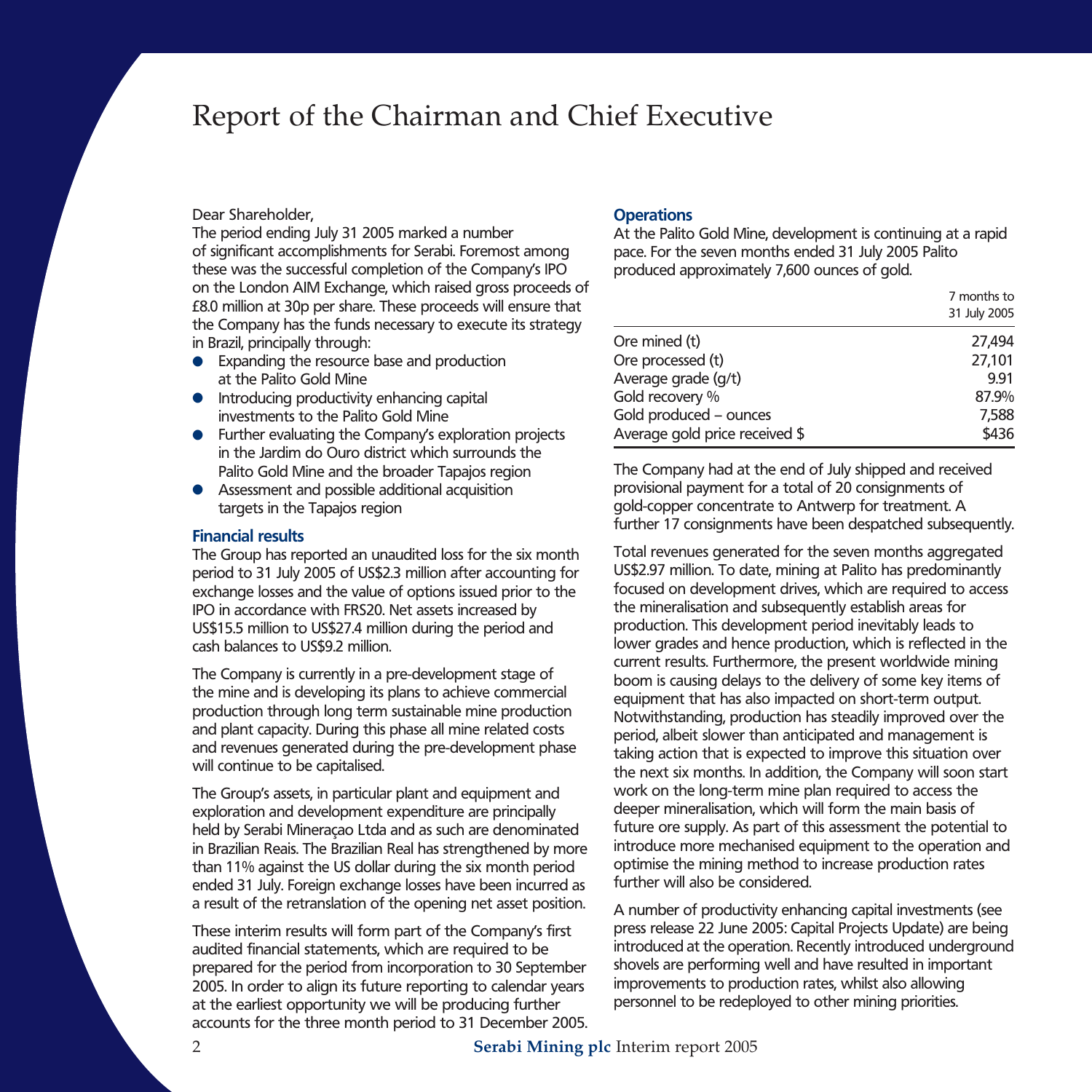The first of the Company's underground drill rigs has only recently arrived, with the remainder expected to be delivered by the end of October; some two to three months later than envisaged. This equipment is essential to the understanding of the Palito Main Zone mineralisation and hence efficient mining. As the rate of underground drilling increases it is expected that items of mine planning and grade control will greatly benefit. Furthermore, the underground drill rigs represent an additional and cost-effective method of exploration and resource evaluation drilling, especially at the deeper levels of the Palito mine.

The plant expansion to 250 tonnes per day (tpd) is near completion and an upgrade programme to take this to 300-350 tpd is envisaged soon thereafter. Gold recoveries have been good and are expected to achieve targeted levels of between 90% to 94% soon. Conditional on finalising the long term mine plan and consequently the optimum operating scale at Palito, which is expected to be completed in the first quarter of 2006, further modular expansion of the process plant may be undertaken.

Work is well advanced to introduce grid electricity to the Palito Gold mine, and the Company is expecting this project to be completed by the end of 2005 and under the budgeted cost of US\$580,000 (see press release 22 June 2005: Capital Projects Update). The introduction of the grid electricity will bring immediate and substantial cost savings to the Company, as its reliance on current diesel generated power will be significantly reduced.

#### **Palito drilling programme**

Considerable progress has been made during the period on Serabi's drill programme at the Palito mine (see press release 9 September 2005: Drilling Update). As discussed in the Company's press release, Serabi is set to exceed its 2005 drilling target of 12,000 metres. 10,697 metres had been completed in a combination of infill drilling of the Palito Main Zone, strike and depth extensions and step-out drilling to test for parallel vein structures.

The drilling programme continues to intersect very high grade gold values along strike and at depth, that is expected to provide a good basis to improve the resource base which will be reassessed at year-end. In addition, the drilling has also identified a new area of significant mineralisation immediately adjacent to the Palito Main Zone, which has been called the 'Compressor Lode'. Drilling on the Compressor Lode is continuing and it is now expected to be incorporated into the short-term mine plan.

Further drilling at Palito for the remainder of the year will be focused on increasing the resources at Palito through a threefold strategy of depth extension drilling at the Palito Main Zone, strike extension drilling in both directions and further work at nearby projects such as Palito West and Chico do Santo, both of which have previously yielded encouraging results.

### **Jardim do Ouro and Tapajos regional exploration**

The main focus so far this year has been drilling on the Palito Main Zone. The Company has acquired two further surface rigs that are now expected to arrive on site later this month, at which time drilling will then be expanded to incorporate priority drilling targets in the Jardim do Ouro district such as Bill's Pipe and Ruari's Ridge, as well as elsewhere in the Tapajos region.

#### **Pombo Gold project**

On 14 October, the Company announced the acquisition of an option over the Pombo Gold Project in the southern Tapajos region (see press release 14 October 2005: Serabi purchases option to acquire Pombo gold project). This is an advanced, high grade copper/gold project, in which mineralisation has so far been identified along 700 metres of strike and bears many geological similarities to Palito. The Company will shortly locate one of its drilling rigs to the area to commence an initial drill programme. It is noteworthy that the Company's established presence since 1999 and its reputation in the Tapajos, played an important role in securing this project, the first for Serabi in the southern Tapajos region.

#### **Corporate**

At the corporate level, Serabi is actively evaluating strategic alternatives that could enhance shareholder value by advancing the Company's other exploration properties throughout the Tapajos region. In addition, acquisition opportunities are continually being assessed by management. In this regard the Company will adopt guidelines to ensure that any transaction that Serabi might undertake fits into the Company's existing strategy of developing high quality gold assets within Brazil.

**Graham Roberts Bill Clough** Chairman Chief Executive 26 October 2005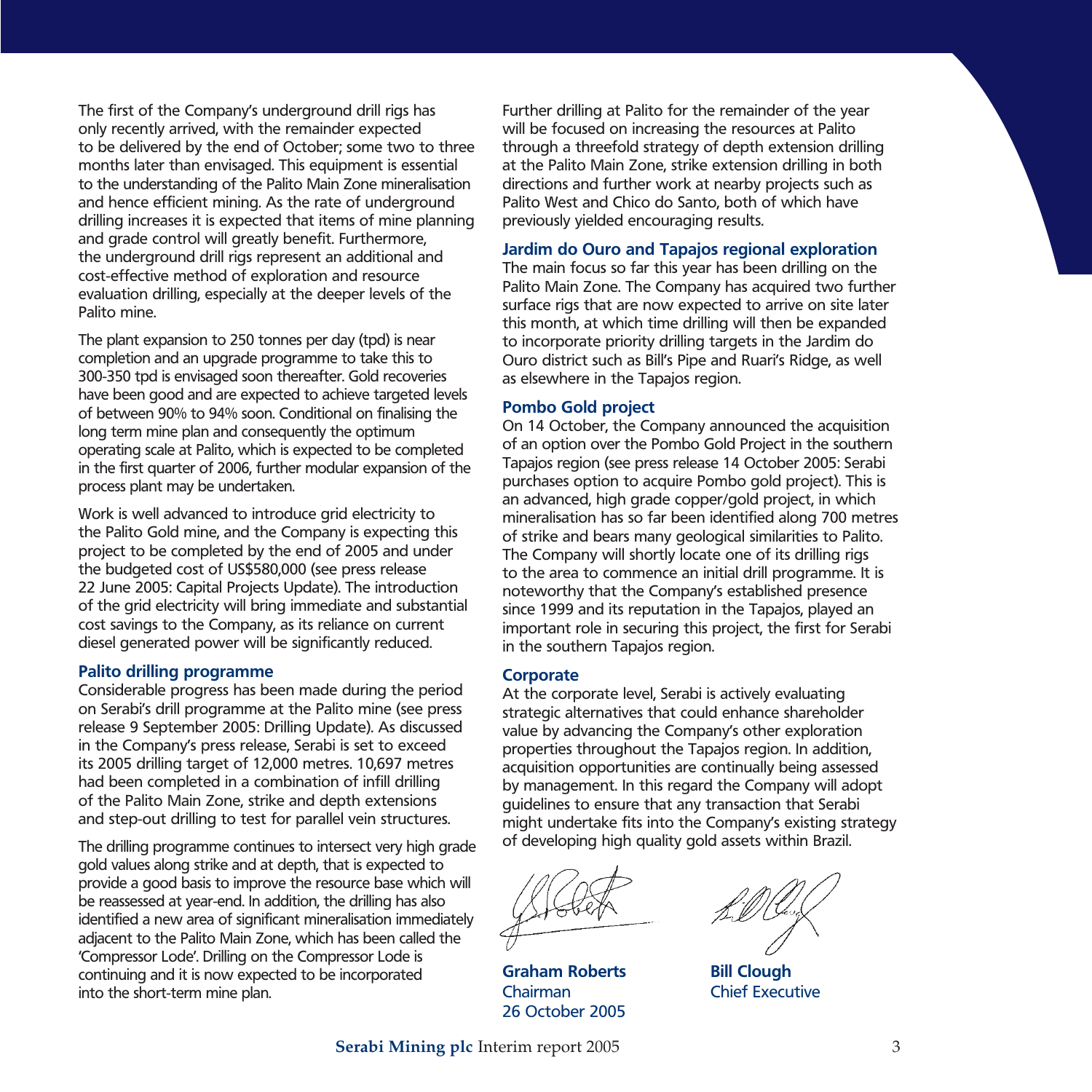## Profit and loss account

for the six months to 31 July 2005

(expressed in US\$)

|                                                              | Group<br>Incorporation to | Group         |
|--------------------------------------------------------------|---------------------------|---------------|
|                                                              |                           | Six months to |
|                                                              | 31 January 2005           | 31 July 2005  |
|                                                              | (unaudited)               | (unaudited)   |
| <b>Turnover</b>                                              | 343,064                   |               |
| Operating expenses                                           | (255, 913)                |               |
| <b>Profit from operations</b>                                | 87,151                    |               |
| Administration expenses                                      | (1, 148, 979)             | (792, 791)    |
| Option costs                                                 |                           | (597, 260)    |
| Write-off of exploration and development cost                |                           | (43,051)      |
| Depreciation (plant and equipment)                           | (26, 269)                 | (157, 459)    |
| Loss on ordinary activities before interest and other income | (1,088,097)               | (1,590,561)   |
| Foreign exchange gain/(loss)                                 | 260,584                   | (789, 612)    |
| Interest payable                                             |                           | (19,072)      |
| Interest receivable                                          | 2,376                     | 103,556       |
| Loss on ordinary activities before taxation                  | (825, 137)                | (2,295,689)   |
| <b>Taxation</b>                                              | (524)                     |               |
| Loss on ordinary activities after taxation                   | (825, 661)                | (2,295,689)   |
| Earnings per ordinary share (basic and diluted)              | (2.72p)                   | (2.62p)       |

# Statement of total recognised gains and losses

for the six months to 31 July 2005

|                                                  | Group<br>Incorporation to<br>31 January 2005 | Group<br>Six months to<br>31 July 2005 |
|--------------------------------------------------|----------------------------------------------|----------------------------------------|
|                                                  | (unaudited)                                  | (unaudited)                            |
| Loss for the period                              | (825,661)                                    | (2,295,689)                            |
| Exchange loss on foreign currency net investment |                                              | (233, 410)                             |
| Total recognised loss for the period             | (825,661)                                    | (2,529,099)                            |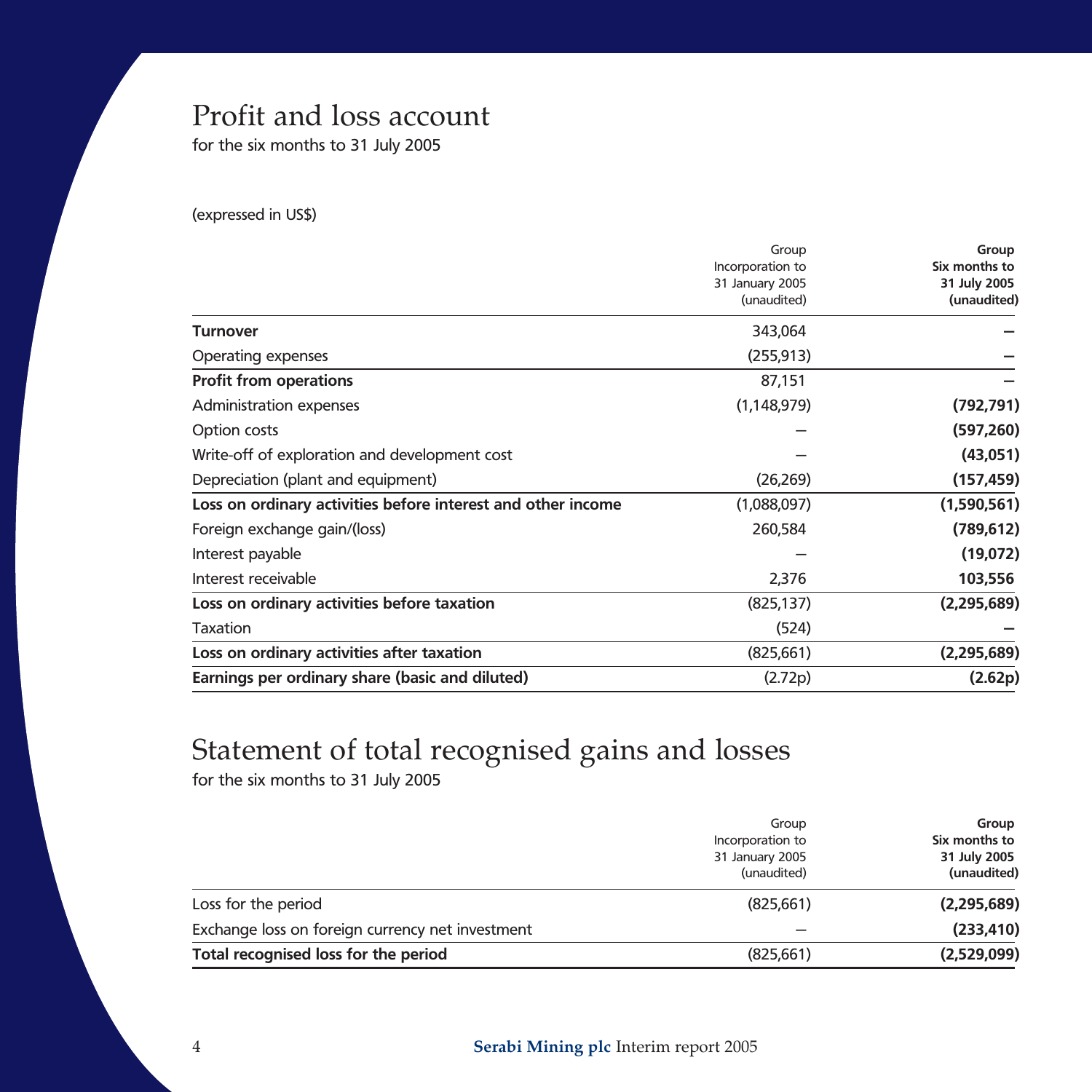## Balance sheet

as at 31 July 2005

### (expressed in US\$)

|                                                                |                          |                       | Holding                  | Holding               |
|----------------------------------------------------------------|--------------------------|-----------------------|--------------------------|-----------------------|
|                                                                | Group                    | Group                 | Company                  | Company               |
|                                                                | as at 31 January<br>2005 | as at 31 July<br>2005 | as at 31 January<br>2005 | as at 31 July<br>2005 |
|                                                                | (unaudited)              | (unaudited)           | (unaudited)              | (unaudited)           |
| <b>Fixed assets</b>                                            |                          |                       |                          |                       |
| Intangible assets                                              |                          |                       |                          |                       |
| Goodwill on acquisition                                        | 1,752,516                | 1,752,516             |                          |                       |
| <b>Tangible assets</b>                                         |                          |                       |                          |                       |
| Property, plant and equipment                                  | 2,621,091                | 3,905,780             |                          | 3,327                 |
| Capitalised exploration and development expenditure            | 8,161,099                | 12,893,768            |                          | 394,500               |
| <b>Investments</b>                                             |                          |                       | 12,883,375               | 17,330,611            |
| <b>Current assets</b>                                          |                          |                       |                          |                       |
| Stock and work in progress                                     | 357,719                  | 985,487               |                          |                       |
| Debtors                                                        | 120,293                  | 459,912               |                          | 200,228               |
| Prepayments                                                    | 116,451                  | 64,519                |                          | 58,428                |
| Loans to subsidiaries                                          |                          |                       | 116,451                  | 2,495,058             |
| Cash at bank and in hand                                       | 474,059                  | 9,235,179             | 58,920                   | 9,191,679             |
|                                                                | 1,068,522                | 10,745,097            | 175,371                  | 11,945,393            |
| Creditors: amounts falling due within one year                 | (1,511,518)              | (1,447,705)           | (318, 814)               | (483, 492)            |
| Net current (liabilities)/assets                               | (442,996)                | 9,297,392             | 143,443                  | 11,461,901            |
| <b>Total assets less current liabilities</b>                   | 12,091,710               | 27,849,456            | 12,739,932               | 29,190,339            |
| Provision for liabilities falling due after more than one year | (178,660)                | (419,992)             |                          |                       |
| <b>Net assets</b>                                              | 11,913,050               | 27,429,464            | 12,739,932               | 29,190,339            |
| <b>Capital and reserves</b>                                    |                          |                       |                          |                       |
| Called up share capital                                        | 11,249,596               | 17,974,336            | 11,249,596               | 17,974,336            |
| Share premium reserve                                          | 1,489,115                | 11,818,128            | 1,489,115                | 11,818,128            |
| Option reserve                                                 |                          | 991,760               |                          | 991,760               |
| Profit and loss account                                        | (825,661)                | (3,354,760)           | 1,221                    | (1,593,885)           |
| Equity shareholders' funds                                     | 11,913,050               | 27,429,464            | 12,739,932               | 29,190,339            |

These unaudited results do not amount to statutory accounts within the meaning of section 240 of the Companies Act 1985.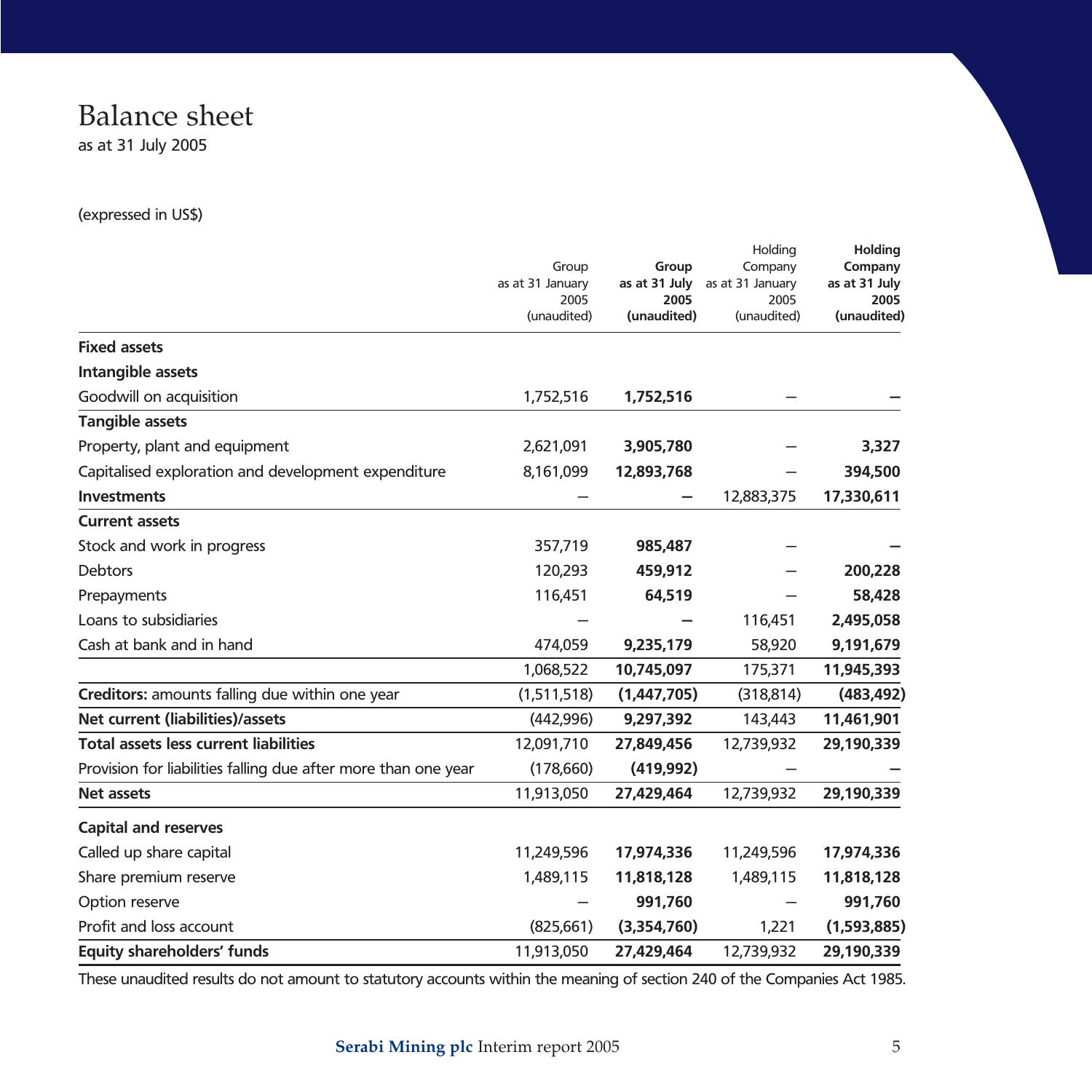# Consolidated cash flow statement

for the six months to 31 July 2005

(expressed in US\$)

|                                                                         | Group           | Group<br>Six months to<br>31 July 2005<br>(unaudited) |
|-------------------------------------------------------------------------|-----------------|-------------------------------------------------------|
|                                                                         | Incorporation   |                                                       |
|                                                                         | 31 January 2005 |                                                       |
|                                                                         | (unaudited)     |                                                       |
| Net cash outflow from operations                                        | (1,238,313)     | (2,673,961)                                           |
| Returns on investment and servicing of finance                          |                 |                                                       |
| Interest received                                                       | 2,376           | 103,556                                               |
| Interest paid                                                           |                 | (19,072)                                              |
| Net cash inflow from returns on investments<br>and servicing of finance | 2,376           | 84,484                                                |
| Capital expenditure and financial investment                            |                 |                                                       |
| Purchase of tangible fixed assets                                       | (285,007)       | (1,501,953)                                           |
| Exploration and evaluation expenditure                                  | (2,798,590)     | (3,474,197)                                           |
| Net cash outflow on capital expenditure and<br>financial investment     | (3,083,597)     | (4,976,150)                                           |
| <b>Acquisitions and disposals</b>                                       |                 |                                                       |
| Capital and loan investments to subsidiaries                            |                 |                                                       |
| Cash acquired with subsidiaries                                         |                 |                                                       |
| Net cash outflow on acquisitions and disposals                          |                 |                                                       |
| Cash outflow before financing                                           | (4,319,534)     | (7,565,627)                                           |
| <b>Financing activities</b>                                             |                 |                                                       |
| Issue of ordinary share capital                                         | 4,564,375       | 17,053,752                                            |
| Net cash inflow from financing activities                               | 4,564,375       | 17,053,752                                            |
| Increase in cash at bank and in hand                                    | 244,841         | 9.488.125                                             |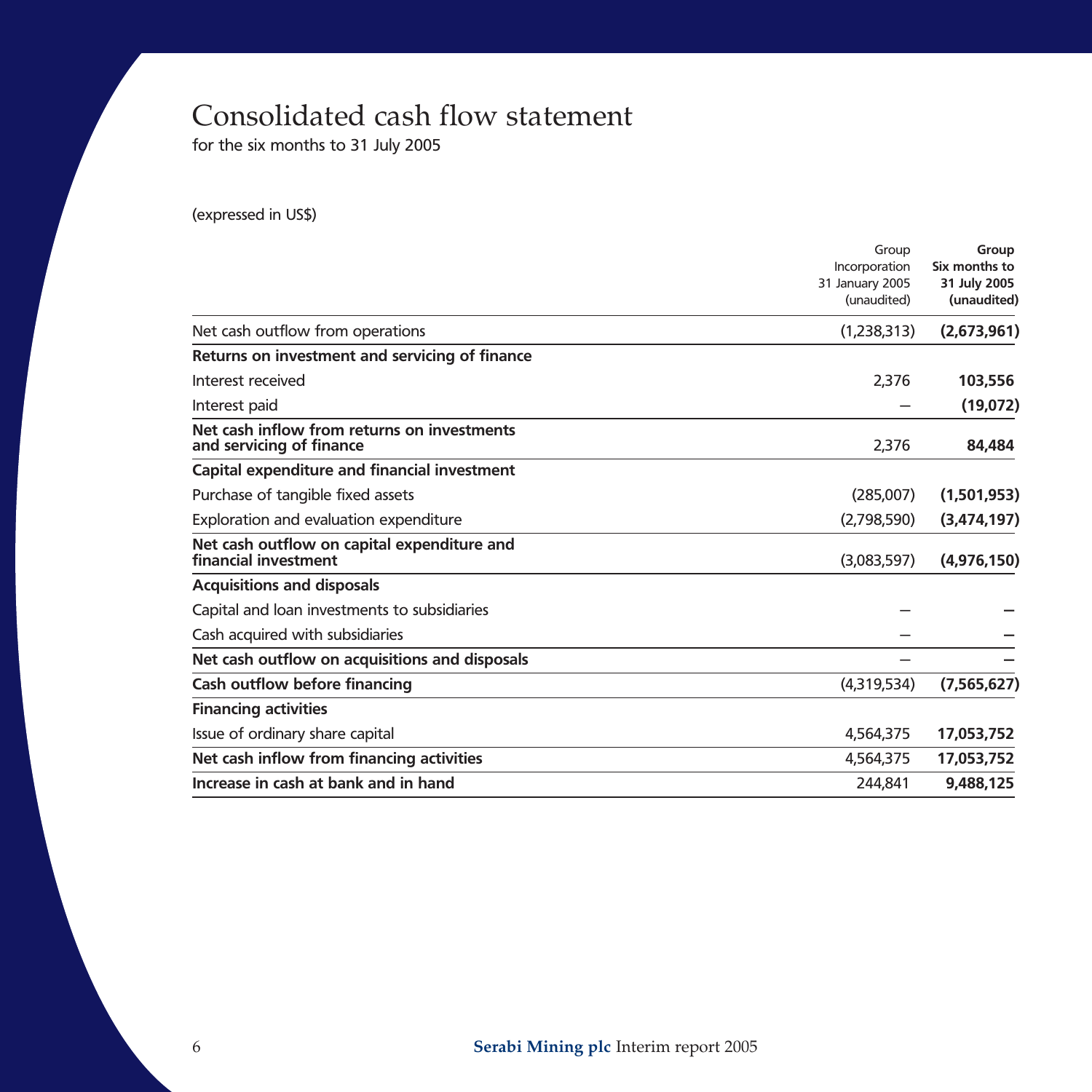## Reconciliation of operating loss to net cash flow from operating activities

for the six months to 31 July 2005

(expressed in US\$)

| Net cash outflow from operating activities    | (1,238,313)                                        | (2,673,961)                                  |
|-----------------------------------------------|----------------------------------------------------|----------------------------------------------|
| Foreign exchange                              | (491, 127)                                         | (987, 019)                                   |
| Increase/(decrease) in creditors and accruals | 583,436                                            | (31,519)                                     |
| Increase in debtors and prepayment            | (202, 810)                                         | (215, 737)                                   |
| Option costs                                  |                                                    | 597,260                                      |
| Increase in stocks                            | (335, 147)                                         | (541, 237)                                   |
| Depreciation                                  | 34,848                                             | 157,459                                      |
| Operating loss                                | (827,513)                                          | (1,653,168)                                  |
|                                               | (18 May 2004) to<br>31 January 2005<br>(unaudited) | Six months to<br>31 July 2005<br>(unaudited) |
|                                               | Group<br>Incorporation                             | Group                                        |

## Reconciliation of cash to net funds

for the six months to 31 July 2005

(expressed in US\$)

|                                             | Group<br>Six months to<br>31 July 2005<br>(unaudited) |
|---------------------------------------------|-------------------------------------------------------|
| Cash at bank and in hand at 1 February 2005 | 474,059                                               |
| Cash flow                                   | 9,488,125                                             |
| Exchange loss                               | (727,005)                                             |
| Cash at bank and in hand at 31 July 2005    | 9,235,179                                             |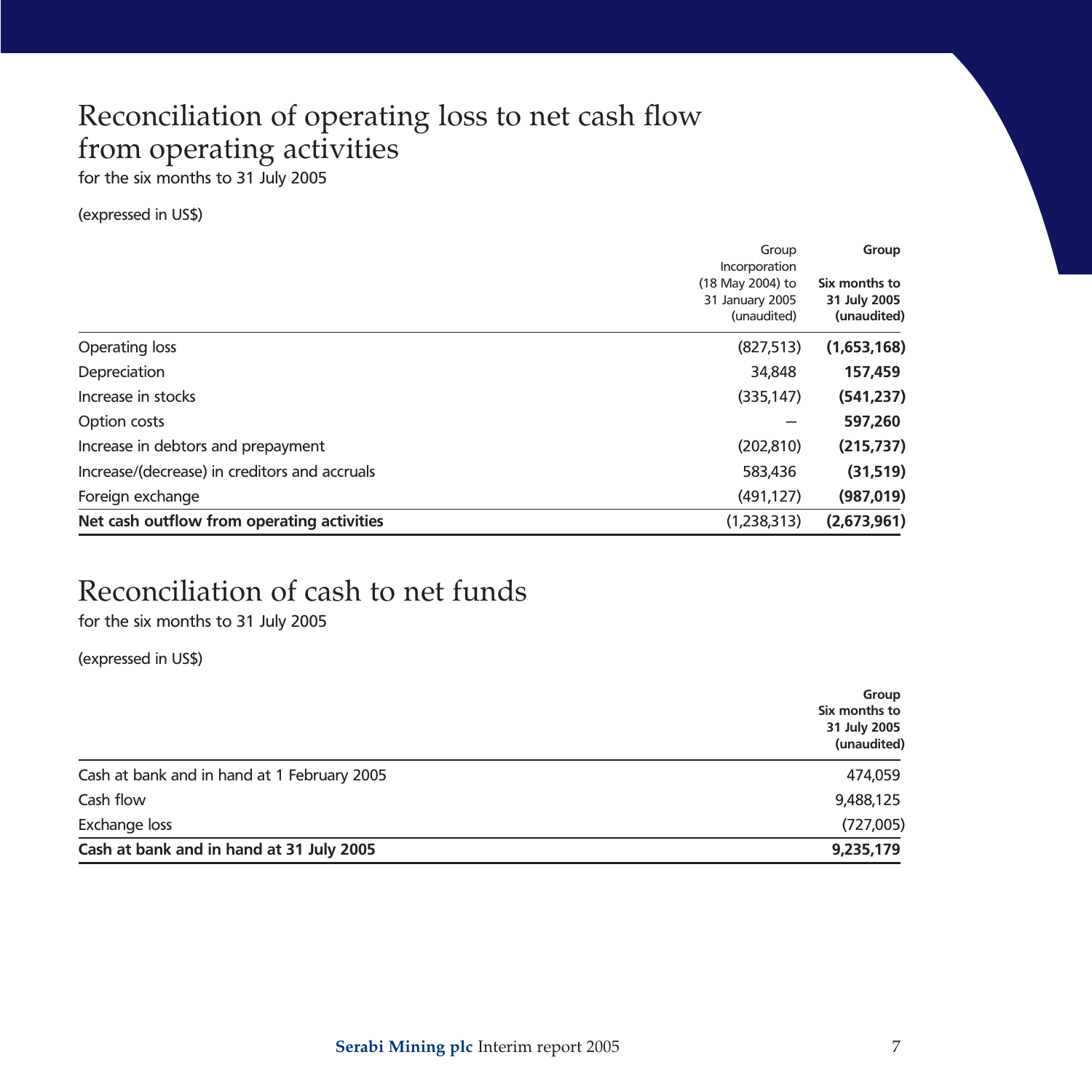### Basis of preparation

These accounts represent the first Group accounts prepared by the Company. The Company was incorporated on 18 May 2004 and on 14 July 2004 acquired the whole of the issued capital of Moonlight Express Holdings Limited and its wholly owned subsidiary Serabi Mineraçao Ltda.

These interim accounts are for the six month period ended 31 July 2005. Comparative information has been provided for the period since the incorporation of the Company to 31 January 2005.

The accounts for the period have been prepared in accordance with the policies which the Group will adopt for its annual accounts, notably:

- (i) the accounts have been prepared on the historical cost basis;
- (ii) the Group capitalises exploration and development costs relating to the license areas that it holds and will amortise these costs over the life of the mine once commercial production has been achieved;
- (iii) stocks are valued at the lower of cost and net realisable value;
- (iv) property, plant and equipment is depreciated over its useful life;
- (v) the Company is currently undertaking mining from an area known as Palito Hill. Given the history of the development of the Palito mine and in particular the ability, unlike many mines, to generate cash flow at a very early stage of mine development through the availability of an existing plant at the site, the Board has considered that the current activities represent development activity rather than commercial production. At this stage, the operations have not reached the targets set by the Board for commercial production and accordingly all mine and plant costs have been capitalised as ongoing development costs. All sales revenue to date has been set off against the development costs;
- (vi) in 2004, the Company generated gold sales from re-treatment of some old tailings. As the reprocessing of this material was not part of the long-term development of the mine this income and its associated costs has been taken directly to the profit and loss account; and
- (vii) revenues are recognised only at the time of sale. Any unsold production and in particular concentrate is held as inventory and valued at production cost until sold.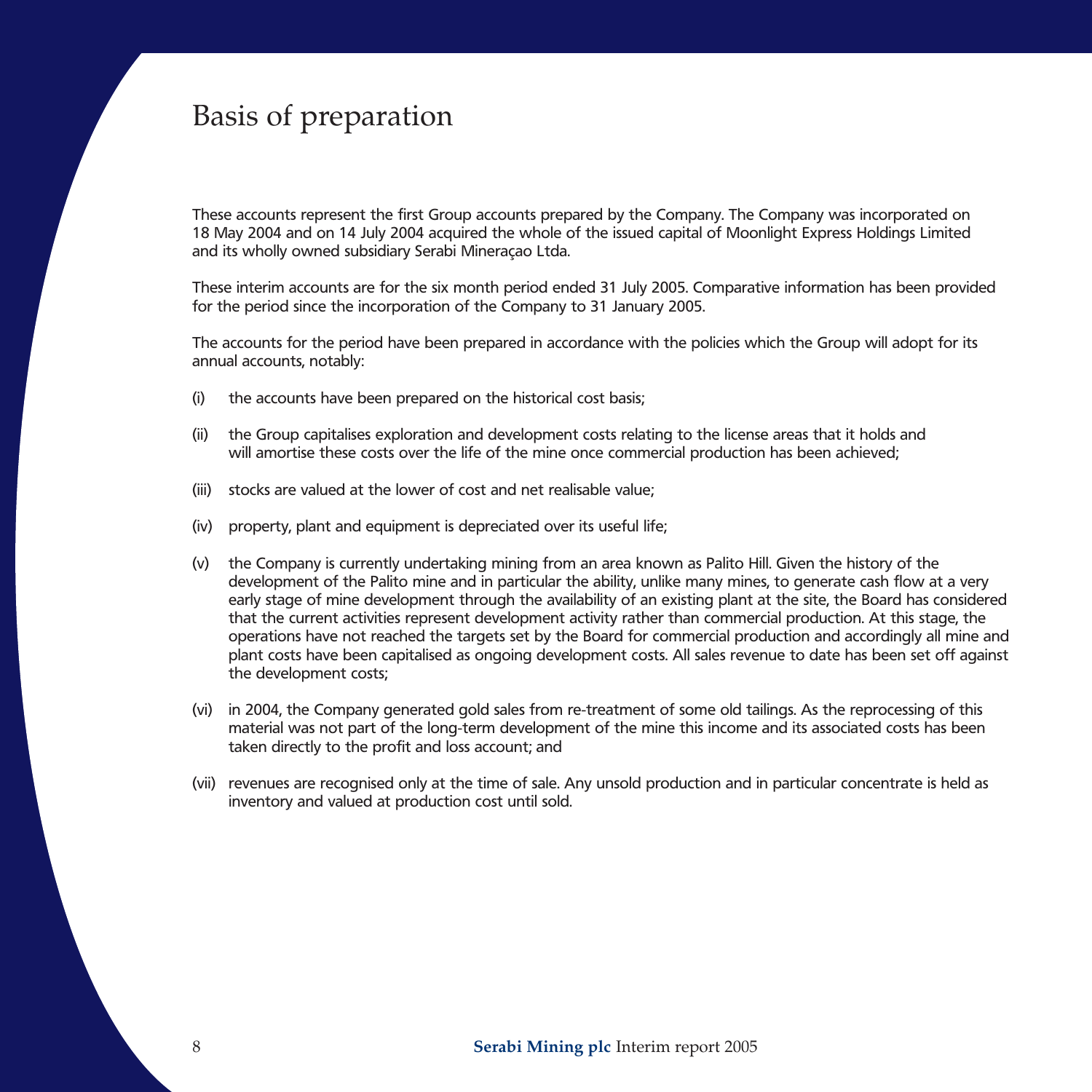## Corporate directory

### **Company**

Serabi Mining plc 78 Cannon Street London EC4N 6NQ Tel: +44 (0)20 7618 7752 Fax: +44 (0)20 7618 7956 Email: contact@serabimining.com Web: www.serabimining.com

Serabi Mineraçao Ltd Av Antonio de Pádua Gomes, no 737 Jardim das Aaras, Cidade Itaituba, CEP 8180-120 Pará Brazil Tel: +55 93 3518 1558 Fax: +55 93 518 1550

### **Board of Directors**

Graham Roberts – Chairman Bill Clough – Chief Executive Officer Clive Line – Finance Director Richard Robinson – Non-executive Director Roger Davey – Non-executive Director

**Company Secretary** Clive Line

**Nominated adviser and joint broker** KBC Peel Hunt Ltd 111 Old Broad Street London EC2N 1PH

**Joint broker** Ambrian Partners Limited 8 Angel Court London EC2R 7HP

**Auditors** PKF (UK) LLP 20 Farringdon Road London EC1M 3AP

**Registrars** Computershare Investor Services plc PO Box 82 The Pavilions Bridgewater Road Bristol BS99 7NH